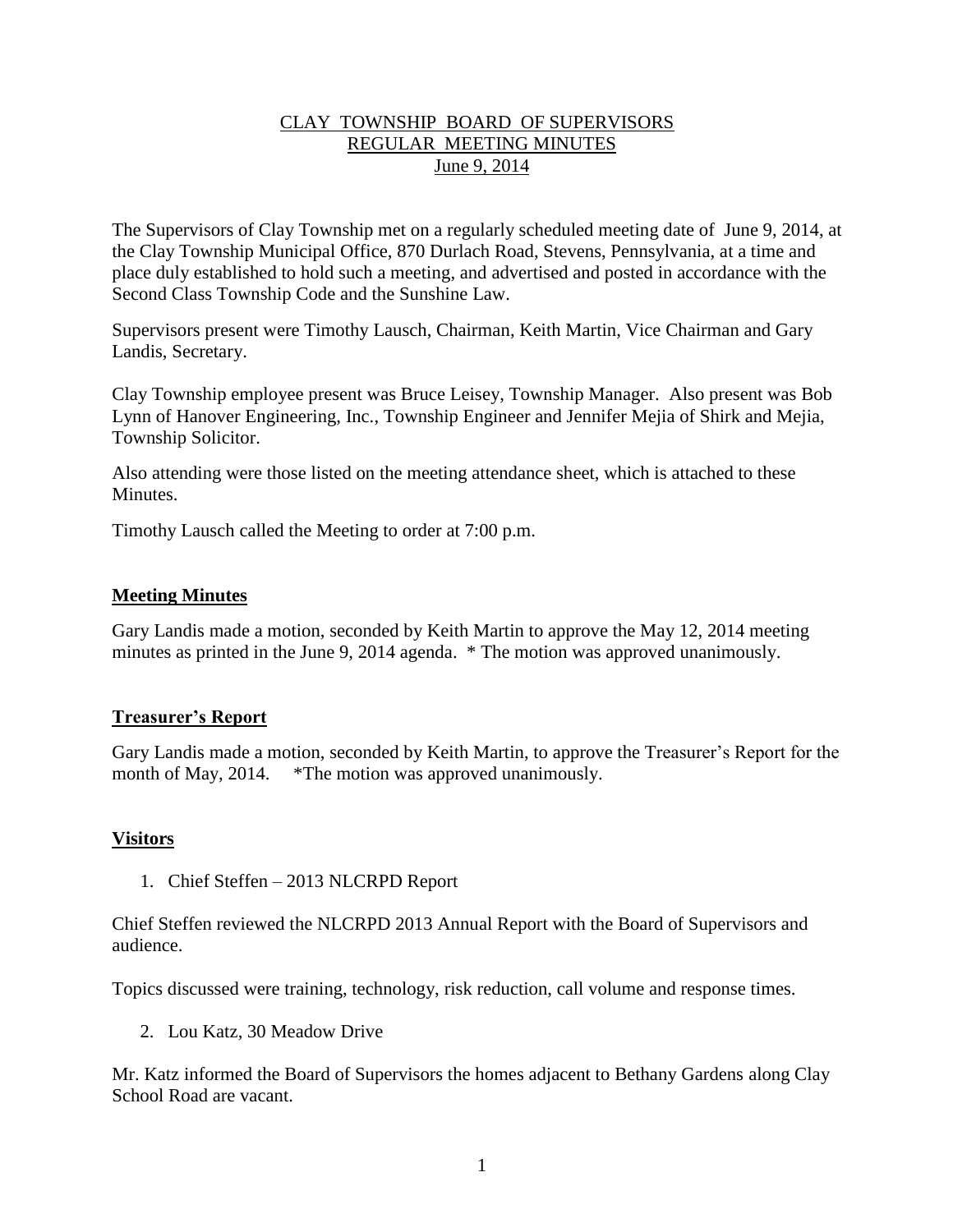Mr. Leisey asked Mr. Katz to inform him if the outside of the property becomes overgrown with weeds. No other decisions were made at this time.

## **Engineer's Report**

1. Sewage Holding Tank Ordinance Correction

Keith Martin made a motion, seconded by Gary Landis to adopt Ordinance No. 060914 to correct an inconsistency in language in Ordinance No. 051214C adopted last month. Ordinance No. 060914 will allow permanent holding tanks for Commercial and Industrial uses generating less than an average of 799 GPD of sanitary sewage. \* The motion was unanimously approved.

Jennifer Mejia informed the board that Shirk and Mejia will incur all additional processing costs for ordinance since the error was on their part.

2. Matt Yutzy Stormwater Mgmt Plan #14-03

Mr. Yutzy's project site (Lot #1 of the William Martin Jr Final Plan) is located on the South side of Rock Road. The plan purposes a subsurface stormwater facility on top of a limestone trench with 1" outlet.

Gary Landis made a motion, seconded by Keith Martin to approve and execute the MOU, Stormwater Agreement and financial security in the amount of \$16,456.66 subject to execution of a performance bond. \* The motion was unanimously approved.

Gary Landis made a motion, seconded by Keith Martin to approve Stormwater Management Plan contingent on compliance with the Hanover Engineering letter dated 5/23/14. \* The motion was unanimously approved.

3. Home Towne Square PH2 Escrow Release Request

Bob Lynn reviewed the escrow release request with the Board of Supervisors. Mr. Lynn recommends an escrow release in the amount of \$94,946.00, remaining balance of \$672,788.03.

Keith Martin made a motion, seconded by Gary Landis to approve the Home Towne Square PH2 escrow release in the amount of \$94,946.00. \* The motion was unanimously approved.

4. Wahtneys Inn Request for Exemption from Land Planning

Bob Lynn reviewed the exemption request with the Board of Supervisors.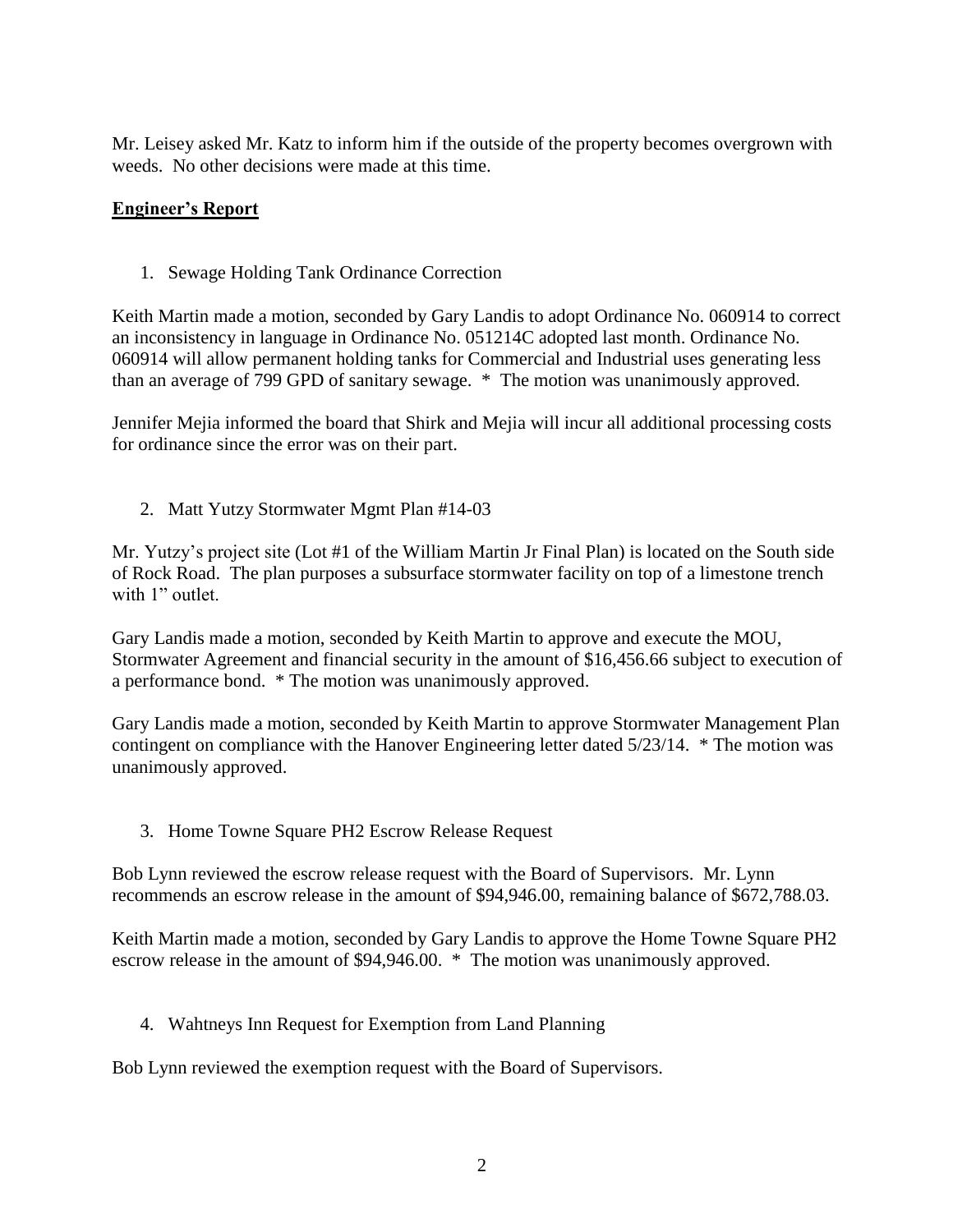The Board of Supervisors acknowledged that the plan is exempt from land planning based upon the plan details that were provided which include the elimination of all second level seating and the addition of an outdoor patio. There will be no increase in seating.

No other decisions were made at this time.

# **Old Business**

1. Rock Road Bridge Repair Update

This item was tabled until next meeting.

# **New Business**

1. Resolution to allow Municipal Police use of Radar

Keith Martin made a motion, seconded by Gary Landis to approve and adopt Resolution #060914 to call upon the members of the Senate and House of Representatives of PA to support Senate Bill 1340 and House Bill 1272 which would enable all Municipal Police to use the same radar as State Police. \* The motion was approved unanimously.

2. PennDot Winter Maintenance Agreement for Mt Airy/Hopeland Rds

The Board of Supervisors reviewed the request from PennDot to provide winter maintenance services to Mt Airy Road and Hopeland Road from the West Cocalico Township line to the Elizabeth Township line for a total of 3.76 miles for a reimbursement of approximately \$5,245 per year.

Gary Landis made a motion, seconded by Keith Martin to approve the request and add Mt Airy Road and Hopeland Road to the Township's snow removal responsibility. \* The motion was approved unanimously.

# 3. Attendance at Summer LCATS Meeting on 8/13/14

No representatives of the Township will be attending due to scheduling conflicts.

4. East Woodcorner Road

There was discussion on numerous ideas to repair the edge of the road.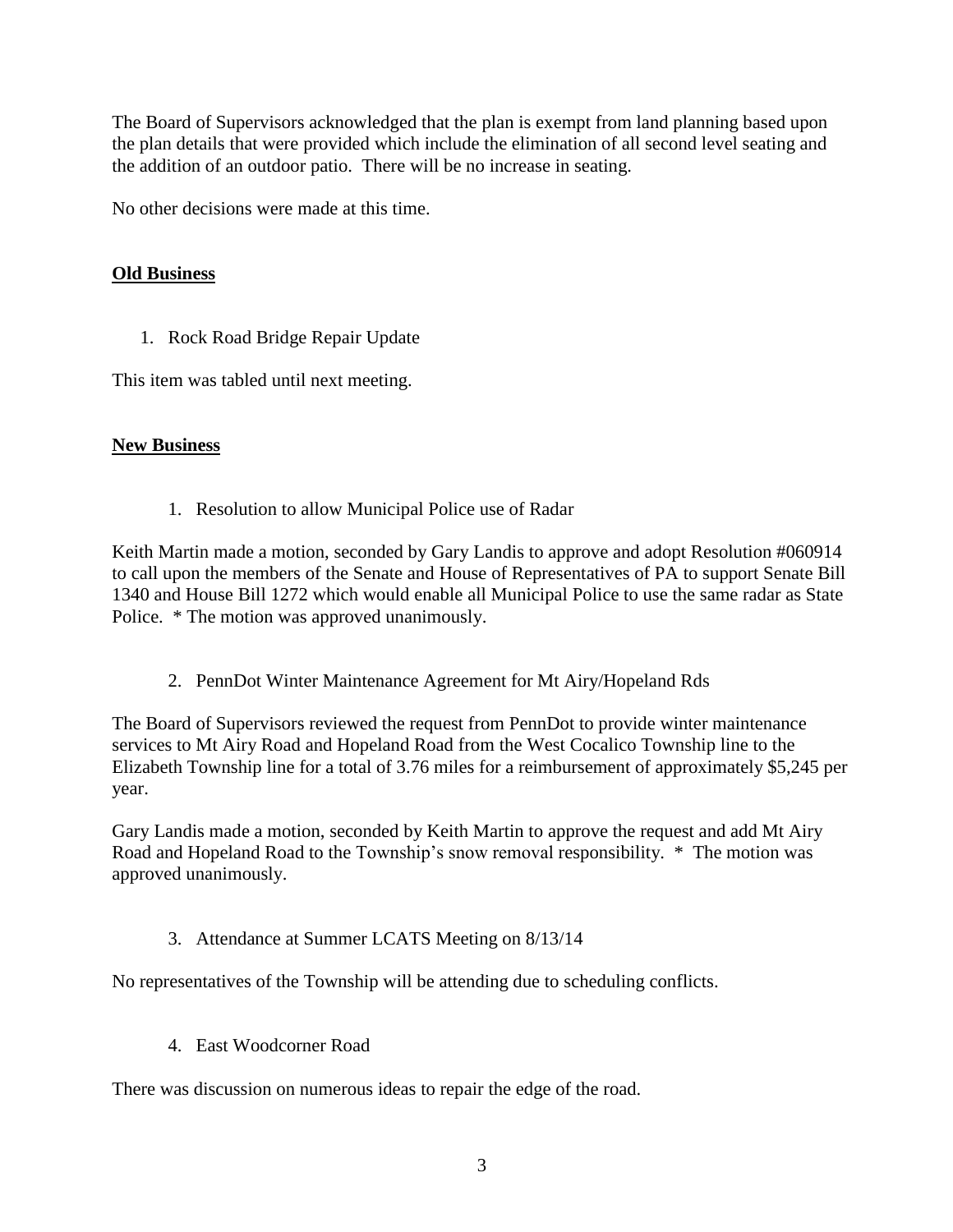After a lengthy discussion it was decided forgo a decision until the ideas can be discussed with the property owners.

# 5. Meeting Room Use Request

The US Postal Service has requested use of the Township meeting room for a public meeting to discuss a potential reduction of hours for the Post Office in Hopeland.

Keith Martin made a motion, seconded by Gary Landis to allow the US Postal Service to hold a public meeting on Friday, July 18 at 6:00 PM in the township's meeting room at no cost. \* The motion was approved unanimously.

# 6. Updated Flood Plain Meeting

Keith Martin made a motion, seconded by Gary Landis to approve advertising a meeting to inform residents of the changes to the Clay Township Flood Plain Map. The meeting will be held at 7:00 PM on June 23, 2104 after the Planning Commission meeting which will be moved up to 6:30. \* The motion was approved unanimously.

7. False Alarm Ordinance

There was discussion on institution of a False Alarm Ordinance. Police response to false alarms has increased over the years from 79 in 2012 to 86 in 2013.

Further research of this item will be done. No decision was made at this time.

8. Stormwater Facility Inspections

The Board of Supervisors authorized Keith Martin to perform the stormwater facility inspections in 2014.

Keith Martin will begin inspections in July.

9. Dirt Road Project

The LCCD informed Keith Martin of an increase in funding for the PA Dirt Road Maintenance Program.

After discussion, it was decided Bruce Leisey will get more information on funding available to repair Seglock Road from damage by Tropical Storm Lee.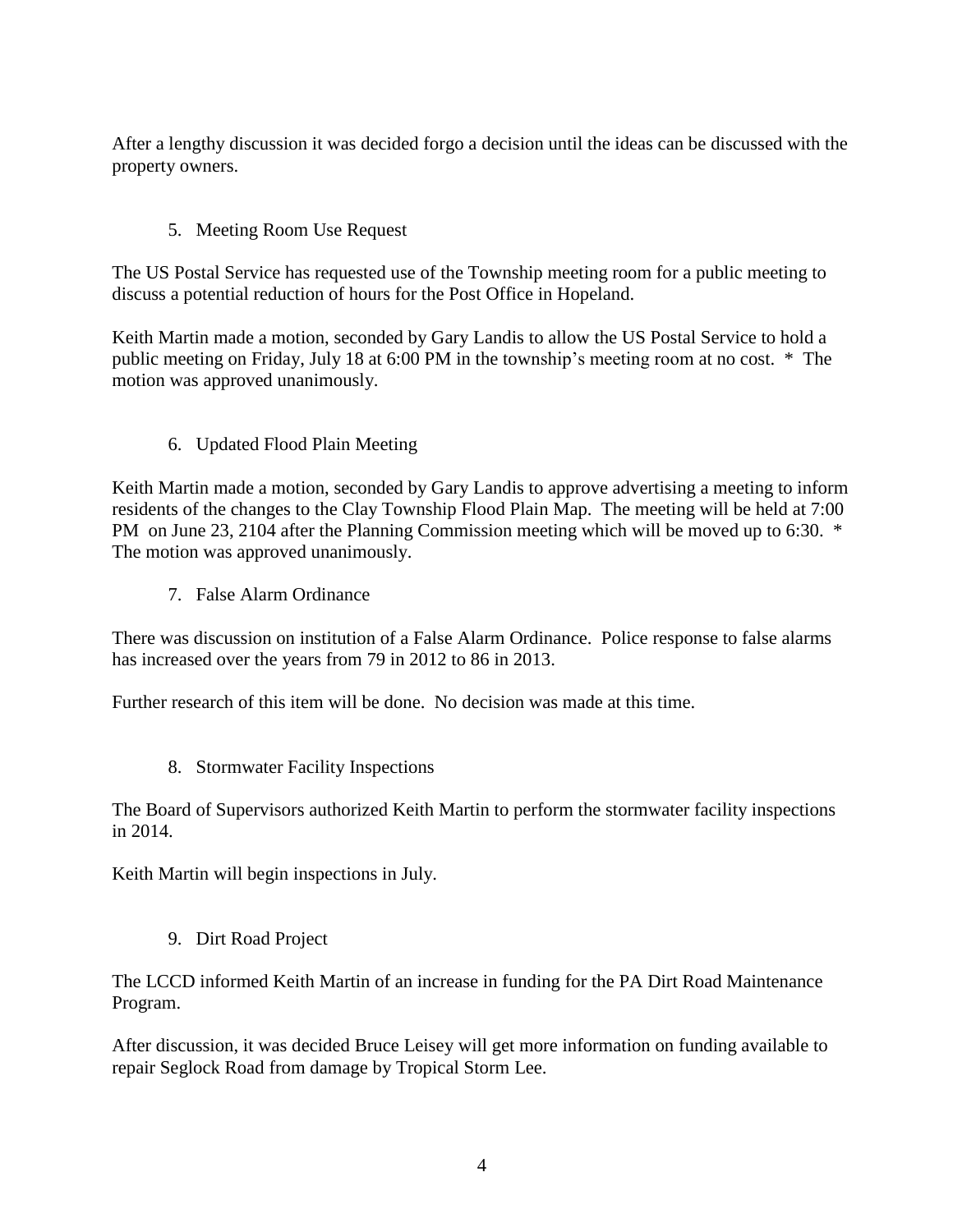#### 10. EAJA Update

Gary Landis informed the Board of Supervisors that the meeting has been moved up one week to approve application for grant.

#### **Bills to be Paid**

#### General Fund

Keith Martin made a motion, seconded by Gary Landis, to approve the General Fund bills totaling \$53,241.47 for the month of May.  $*$  The motion was approved unanimously.

#### Rec Fund

Keith Martin made a motion, seconded by Gary Landis, to approve the Recreation Fund bills totaling \$1,568.48 for the month of May. \* The motion was approved unanimously.

#### Sewer Fund

Keith Martin made a motion, seconded by Gary Landis, to approve the Sewer Fund bills totaling \$3,011.27 for the month of May.  $*$  The motion was approved unanimously.

#### Executive Session

Keith Martin made a motion, seconded by Gary Landis to enter into executive session to discuss personnel issues and potential litigation. \* The motion was approved unanimously.

Keith Martin made a motion, seconded by Gary Landis to close executive session. \* The motion was approved unanimously.

## 11. Monthly Reports

The Board of Supervisors requested Zoning, Public Works and Administrative Departments provide a written report to the Board every month. This report should be forwarded to the office at least two days before the monthly scheduled Board meeting and included with the Board members packet.

## 12. Update to Employee OT Policy

After discussion, Keith Martin made a motion, seconded by Gary Landis to eliminate the policy of any time worked on Saturday or Sunday would be paid at OT regardless of total number of hours worked during the week.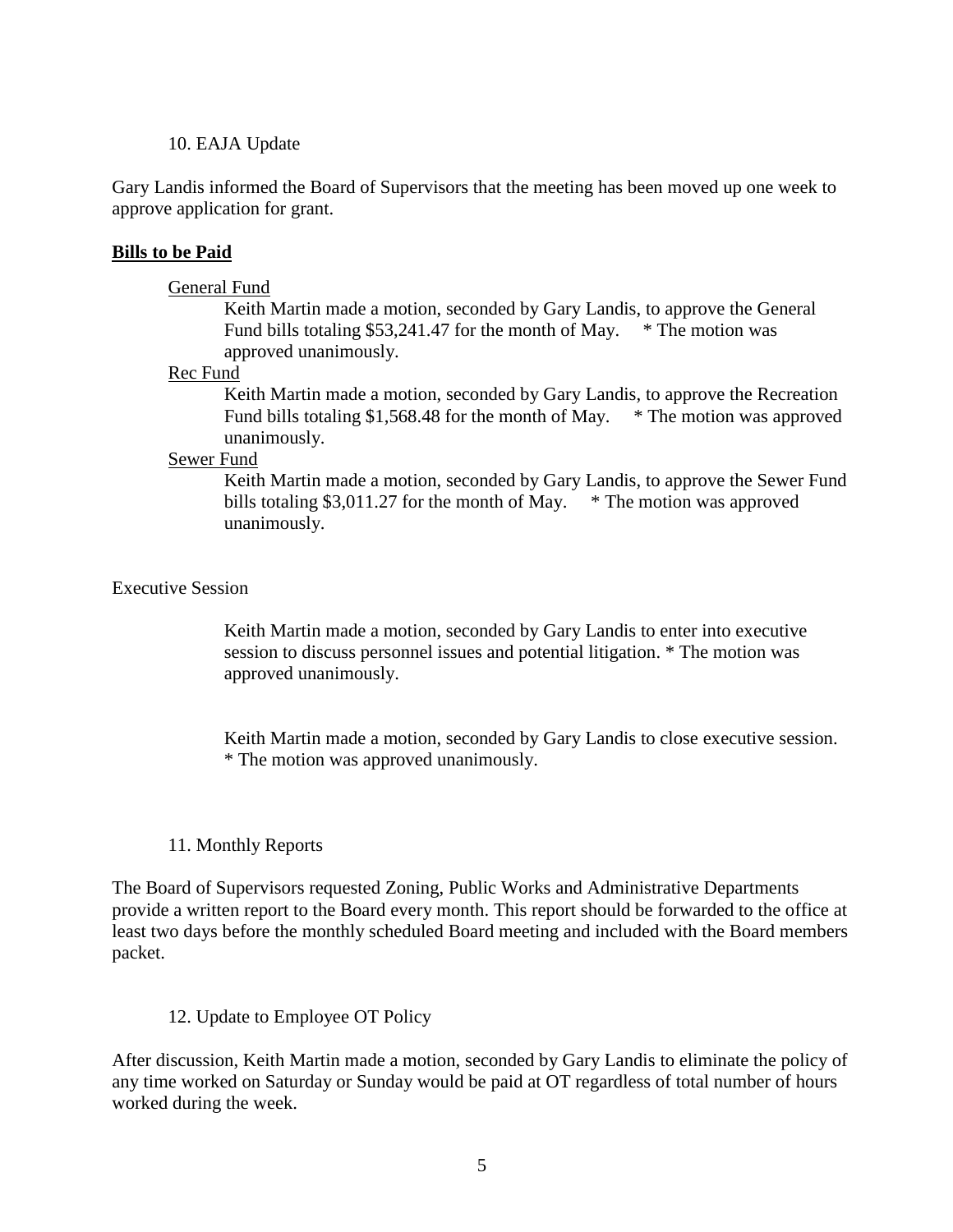And to establish policy that Effective July 1, 2014, the Board will not authorize time spent opening, closing, or cleaning of the park pavilions, non emergency maintenance of the facilities and dragging ball fields on Saturday, Sunday and holidays, if the time causes the employee to exceed their forty (40) hour Thursday to Wednesday work week. It is intended that employee schedules will be reviewed to meet the needs of the Township without requiring overtime. \* The motion was approved unanimously.

13. Approve Advertising for PT Public Works Position

The Board of Supervisors authorized the Township Manager to compile an advertisement for a PT Seasonal Help Public Works position.

14. Red Maple Lot #4

Mr. Nolt owner of the Red Maple Mobile Home Park requested re-inspection of Lot #4 to uncondemn the home.

Randy Mauer, Building Code Official and the Township Manager re-inspected the mobile home and Bruce Leisey reviewed several photos taken of the repairs made with the Board.

After discussion Keith Martin made a motion, seconded by Gary Landis to authorize Mr. Maurer to inform Mr. Nolt that the property is still in a condition to be condemned and as per the original condemnation notice the mobile home must be removed from the property by October 1, 2014\* The motion was approved unanimously.

\*\* Keith Martin excused himself from the meeting because of a conflict with employment, since he has been employed by Mr. Sensenig owners of Tents for Rent \*\*

15. Countryside Enterprises Request for Relief from Traffic Study Report Requirements

The Board reviewed Mr. Sensenig's request made to the Board at its May 12, 2014 meeting. After discussion Gary Landis made a motion, seconded by Timothy Lausch to authorize Jennifer Mejia to draft a letter to be signed by the Board informing Mr. Sensenig the Board will consider his request when he submits a full build-out Plan for the property. \* The motion was approved unanimously.

# **Reports for the Month**

- 1. Chief of Police / Police Department
- 2. Fire Companies / Ambulance
- 3. DMR
- 4. Ambulance
- 5. Solicitor's Report
- 6. Engineer's Report